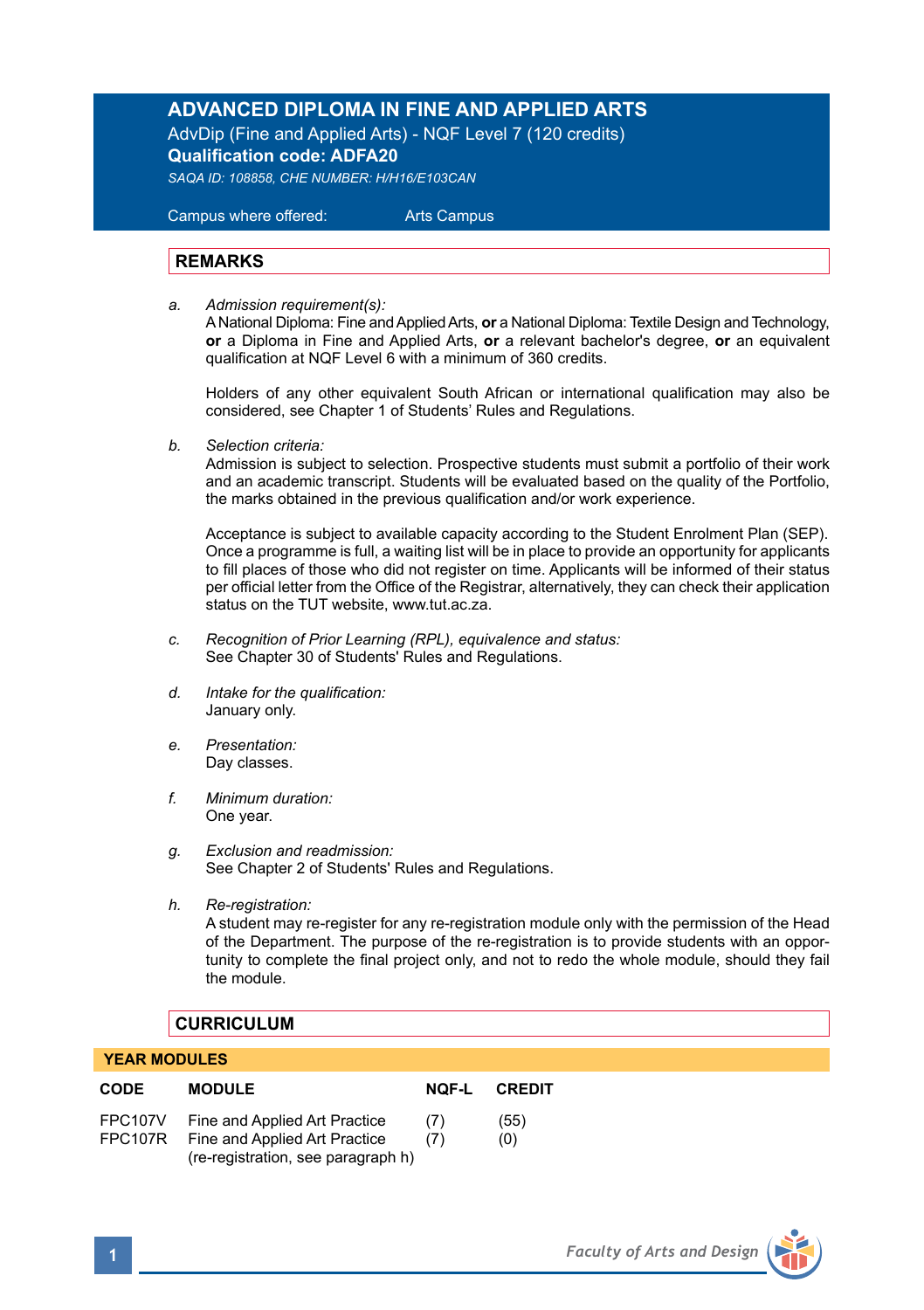RFA107V Research Methods in Fine and (7) (20) Applied Arts RFA107R Research Methods in Fine and (7) (0) Applied Arts (re-registration, see paragraph h) PPD107V Professional Profile Development (7) (10)<br>PPD107R Professional Profile Development (7) (0) Professional Profile Development (7) (0) (re-registration, see paragraph h) PPR107V Professional Practice in the Arts (7) (20)<br>PPR107R Professional Practice in the Arts (7) (0) Professional Practice in the Arts (re-registration, see paragraph h) VTH107V Visual Theory (7) (15) TOTAL CREDITS FOR THE QUALIFICATION: **120**

# **MODULE INFORMATION (OVERVIEW OF SYLLABUS)**

The syllabus content is subject to change to accommodate industry changes. Please note that a more detailed syllabus is available at the department or in the study guide that is applicable to a particular module. At time of publication, the syllabus content was defined as follows:

### **F**

### **FINE AND APPLIED ART PRACTICE (FPC107V/R) PROJECT ASSESSMENT** *(Module custodian: Department of Fine and Studio Arts)*

This module enables exploration and specialisation within or across relevant disciplines which include: Ceramics, Fibre Arts, Glass, Painting, Sculpture, Surface Design and Printmaking. Candidates can specialise in either one of these disciplines, or can innovatively investigate new methods and techniques across disciplines in an exploratory way. (Total notional time: 550 hours)

# **P**

#### **PROFESSIONAL PRACTICE IN THE ARTS (PPR107V/R) PROJECT ASSESSMENT** *(Module custodian: Department of Fine and Studio Arts)*

This module is designed to promote knowledge and understanding of the creative industries and the student's position as an artist/craftsperson/designer in the business world, with regards to business plans, SMMEs, entrepreneurship, and the exhibition and sale of products. (Total notional time: 200 hours)

### **PROFESSIONAL PROFILE DEVELOPMENT (PPD107V/R) PROJECT ASSESSMENT** *(Module custodian: Department of Fine and Studio Arts)*

This module enables students to establish a professional profile by managing their own marketing and advertising; seeking for small business, entrepreneurial or exhibition opportunities; and developing a professional profile on various platforms such as webpages, blogs or on social media. (Total notional time: 100 hours)

# **R**

# **RESEARCH METHODS IN FINE AND APPLIED ARTS (RFA107V/R) PROJECT ASSESSMENT** *(Module custodian: Department of Fine and Studio Arts)*

This module equips students for an academic, theory driven research stream if they wish to pursue further studies, but the module also caters to candidates who wish to focus on practice based research and who wish to directly apply such research to their practical work. Appropriate research methods as determined by the theme and aim of the candidate's proposed study are assessed by means of written tests and assignments, and oral presentations. (Total notional time: 200 hours)